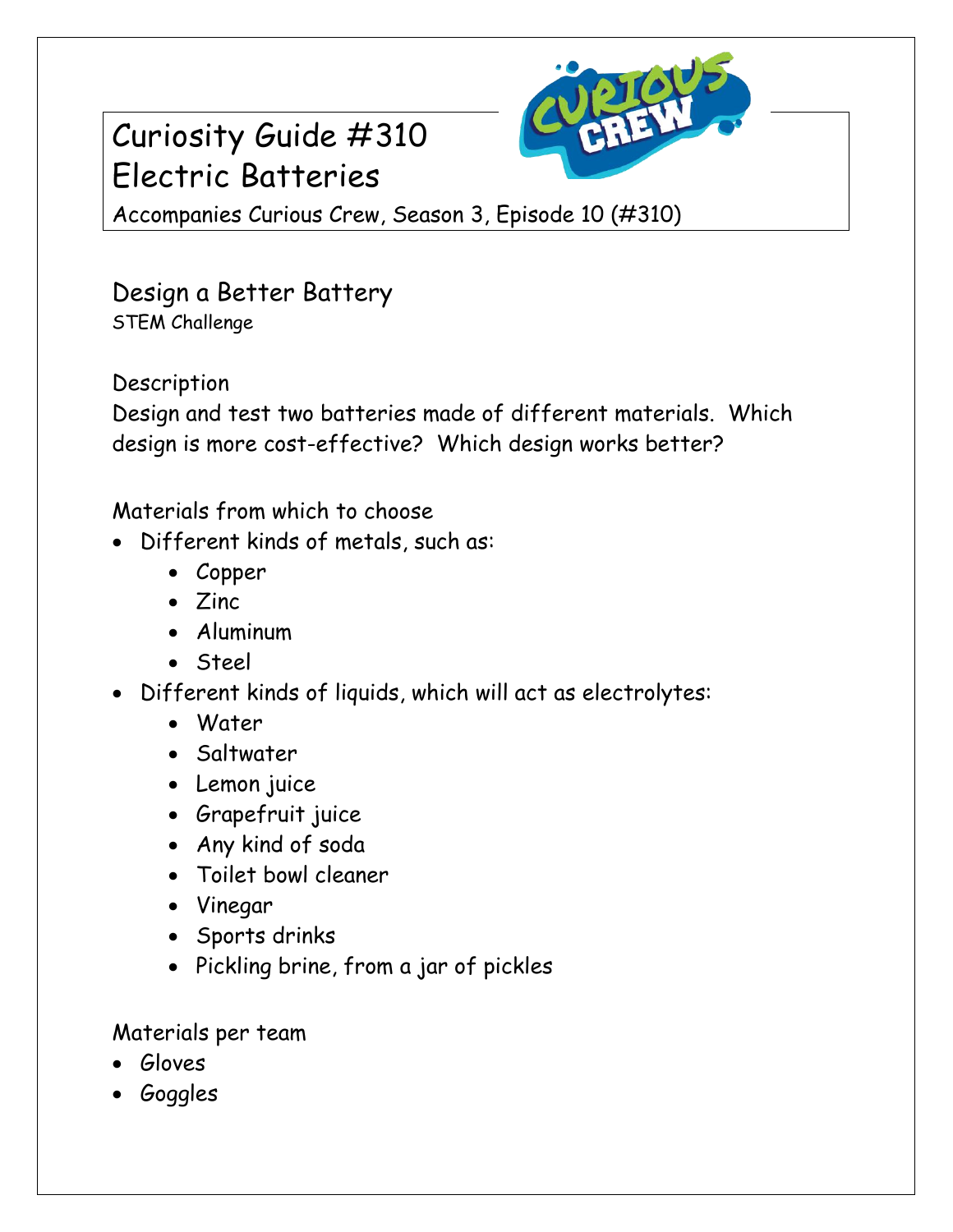- 3 plastic cups
- Voltmeter
- Graduated cylinder
- 2 alligator clip cables
- LED test bulbs
- Tape
- Item cost sheet

Teams will choose from the available materials to make two different battery cells. Each team will determine which combination of materials is more cost effective and has the higher output.

## Procedure 1: Choose materials

- 1) As a team, choose different materials for two separate battery-cell tests. Select two metals and a liquid for each test.
- 2) Note the materials selections on your cost sheet.

Procedure 2: Set up the test

- 1) You will perform this test twice with the two different sets of materials you chose.
- 2) Place 150 milliliters of the selected liquid in a plastic cup.
- 3) Place one pair of selected metals in the liquid so that half of each piece of metal is sticking above the liquid.
- 4) Use a strip of tape across the cup to separate the two metals on either side of the cup.
- 5) Attach an alligator clip cable to each piece of metal. Attach the other ends of the alligator clip cables to the voltmeter.

Procedure 3: Test, record, and evaluate

- 1) Measure and record the voltage reading on the team's cost sheet.
- 2) If you got a negative number, switch the lead wires from your voltmeter to the alligator clips.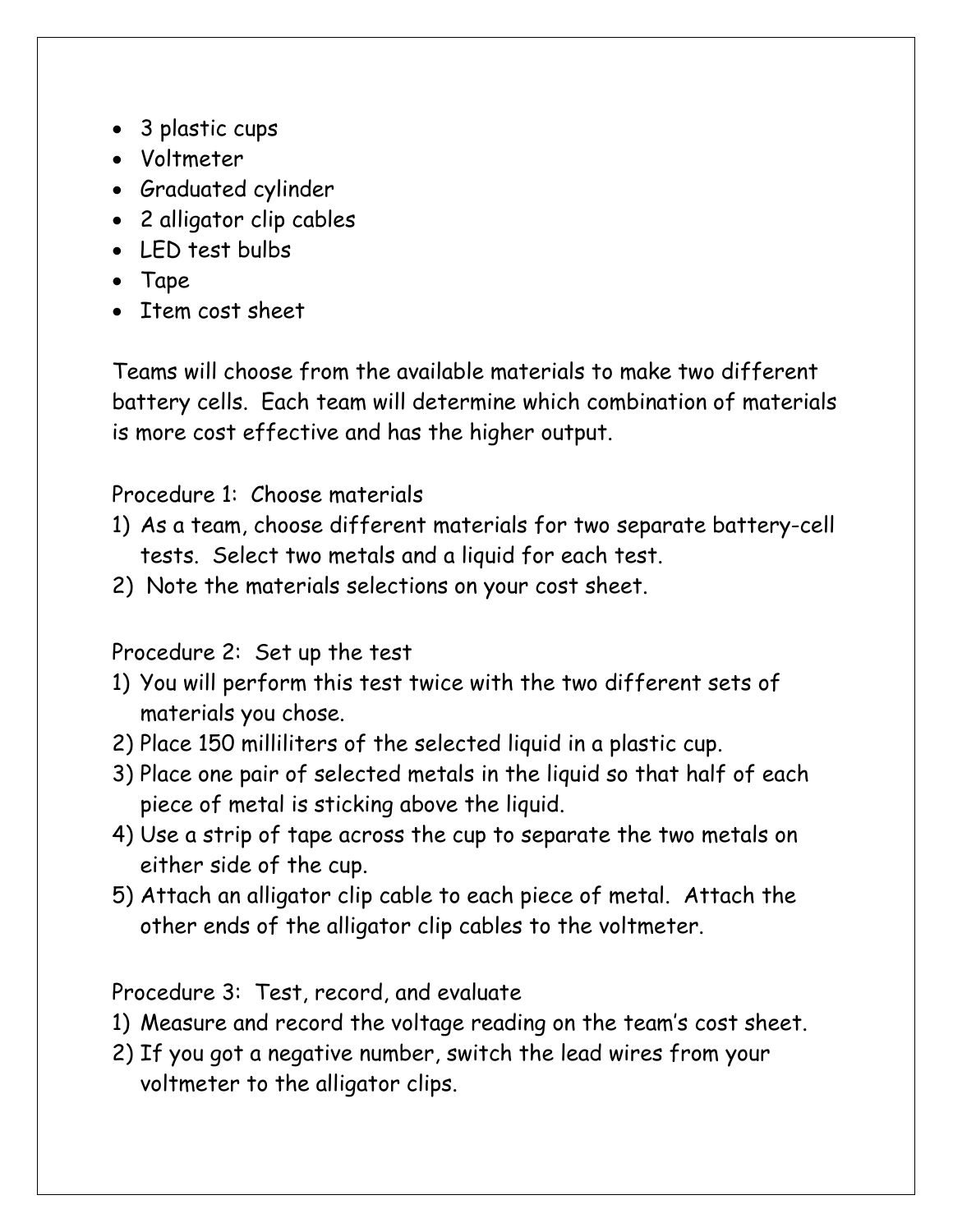- 3) Repeat Procedures 2 and the first two steps of Procedure 3 with the second set of materials.
- 4) What combination of materials makes the better battery?
- 5) What is the cost to make the single-cell battery?
- 6) How many cells would you need to produce 12 volts, which would be enough to start a car?

My Results

## Explanation

Batteries are used to change chemical energy into electrical energy through a redistribution of electrons between different metals and a solution. Every battery has three components: an electrolyte, an anode, and a cathode. A chemical reaction happens when two different metals are connected by an electrolyte, which provides a path for electrons to move from one metal to the next. At the point of contact, there is a chemical reaction where the anode loses electrons and a cathode receives them. Because the two metals have different voltages, the electrons move from the concentrated negative terminal, or anode, toward the lower concentrated positive terminal, the cathode. Placing a device that requires electrons between the two terminals powers that device. For example, an LED light, when connected to the positive and negative terminals, will turn on.